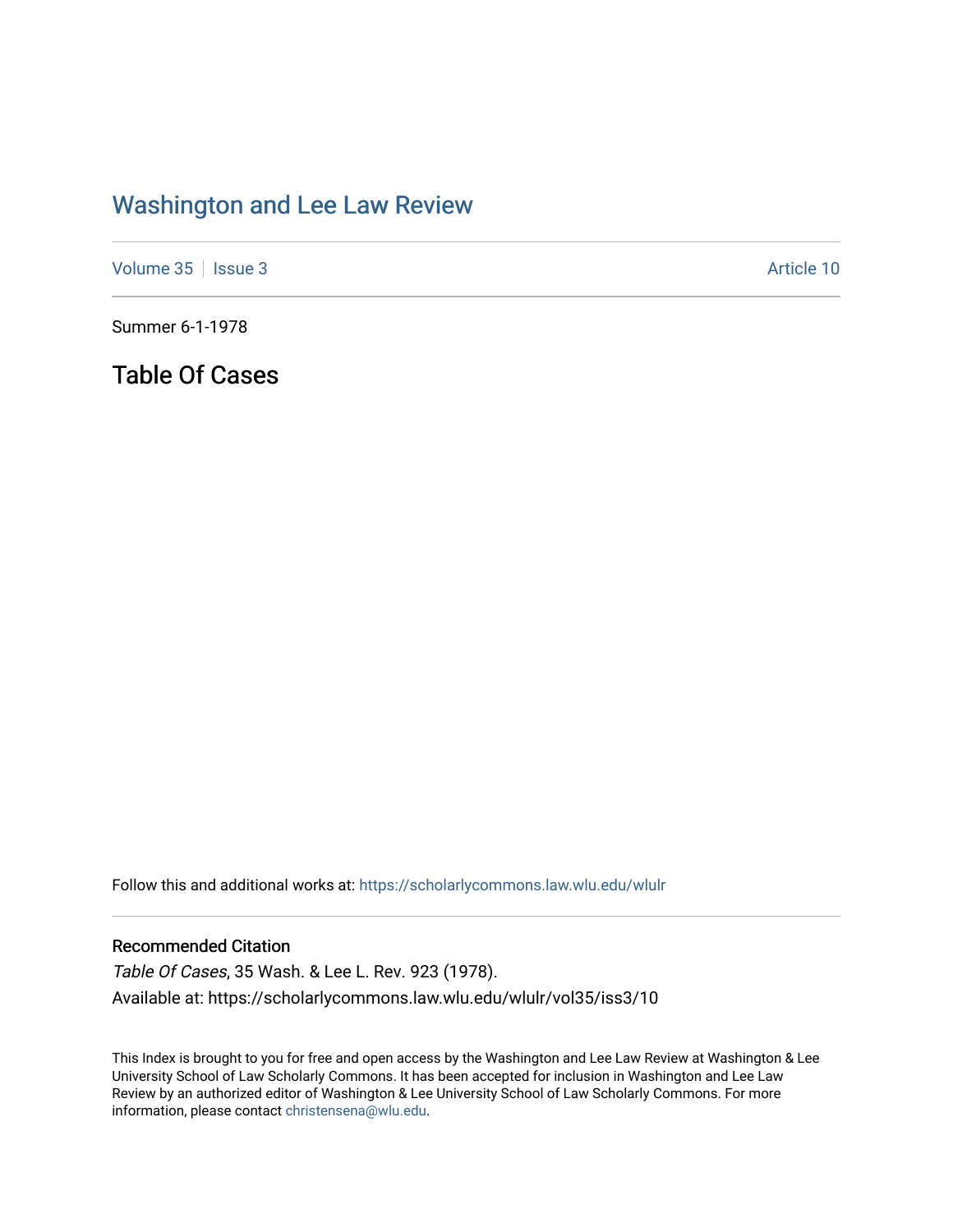## 1977-1978 SECURITIES LAW DEVELOPMENTS

## TABLE OF CASES

| A & K R.R. Materials v. Green Bay & Western R.R., 437 F.            |      |
|---------------------------------------------------------------------|------|
| Supp. 636 (E.D. Wis. 1977)                                          | 896  |
| Applied Digital Data Systems, Inc. v. Milgo Electronic Corp.,       |      |
| 425 F. Supp. 1163 (S.D.N.Y. 1977)                                   | 898  |
| Blue Chip Stamps v. Manor Drug Stores, 421 U.S. 723 (1975)          | 799, |
| 860,                                                                | 916  |
| Browning Debenture Holder's Comm. v. DASA Corp., 560 F.2d           |      |
|                                                                     | 878  |
| Bruns, Nordeman & Co., 40 S.E.C. 652 (1961)                         | 848  |
| Byrnes v. Faulkner, Dawkins & Sullivan, 413 F. Supp. 453            |      |
| (S.D.N.Y. 1976), aff'd, 550 F.2d 1303 (2d Cir. 1977)                | 858  |
| Clayton v. Skelly Oil Co., [1977-1978 Transfer Binder] FED.         |      |
| SEC. L. REP. (CCH) [96,269 (S.D.N.Y. Dec. 30, 1977)                 | 890  |
| Collins Securities Corp., SEC Exchange Act Release No. 11,766,      |      |
| [1975-1976 Transfer Binder] FED. SEC. L. REP. (CCH) ¶ 80,           |      |
|                                                                     | 857  |
|                                                                     | 863  |
| Crane Co. v. American Standard, Inc., 439 F. Supp. 945 (S.D.        |      |
|                                                                     | 912  |
| Crowley v. Montgomery Ward & Co., 570 F.2d 875 (10th Cir.           |      |
| 1978)                                                               | 772  |
| Daniel v. International Brotherhood of Teamsters, 561 F.2d          |      |
|                                                                     | 763  |
| Doran v. Petroleum Management Corp., 545 F.2d 893 (5th Cir.         |      |
| 1977)<br>.                                                          | 778  |
| Dupuy v. Dupuy, 551 F.2d 1005 (5th Cir. 1977)                       | 834  |
| Franke v. Midwestern Oklahoma Development Authority, 428            |      |
| F. Supp. 719 (W.D. Okla. 1976) $\ldots$                             | 829  |
| Goldberg v. Meridor, 567 F.2d 209 (2d Cir. 1977), cert. denied,     |      |
| 434 U.S. 1069 (1978)                                                | 841  |
| Goldberger v. Baker, 442 F. Supp. 659 (S.D.N.Y. 1977)               | 877  |
| Great Western United Corp. v. Kidwell, 439 F. Supp. 420 (N.D.       |      |
| Tex. 1977)                                                          | 904  |
| Green v. Hamilton Int'l. Corp., 437 F. Supp. 723 (S.D.N.Y.          |      |
| 1977)<br>.<br>.                                                     | 807  |
| Gross v. Diversified Mortgage Investors, 431 F. Supp. 1080          |      |
|                                                                     | 813  |
| Halle & Stieglitz, Filor, Bullard, Inc. v. Empress Int'l, Ltd., 442 |      |
|                                                                     |      |

 $\sim 10^{-11}$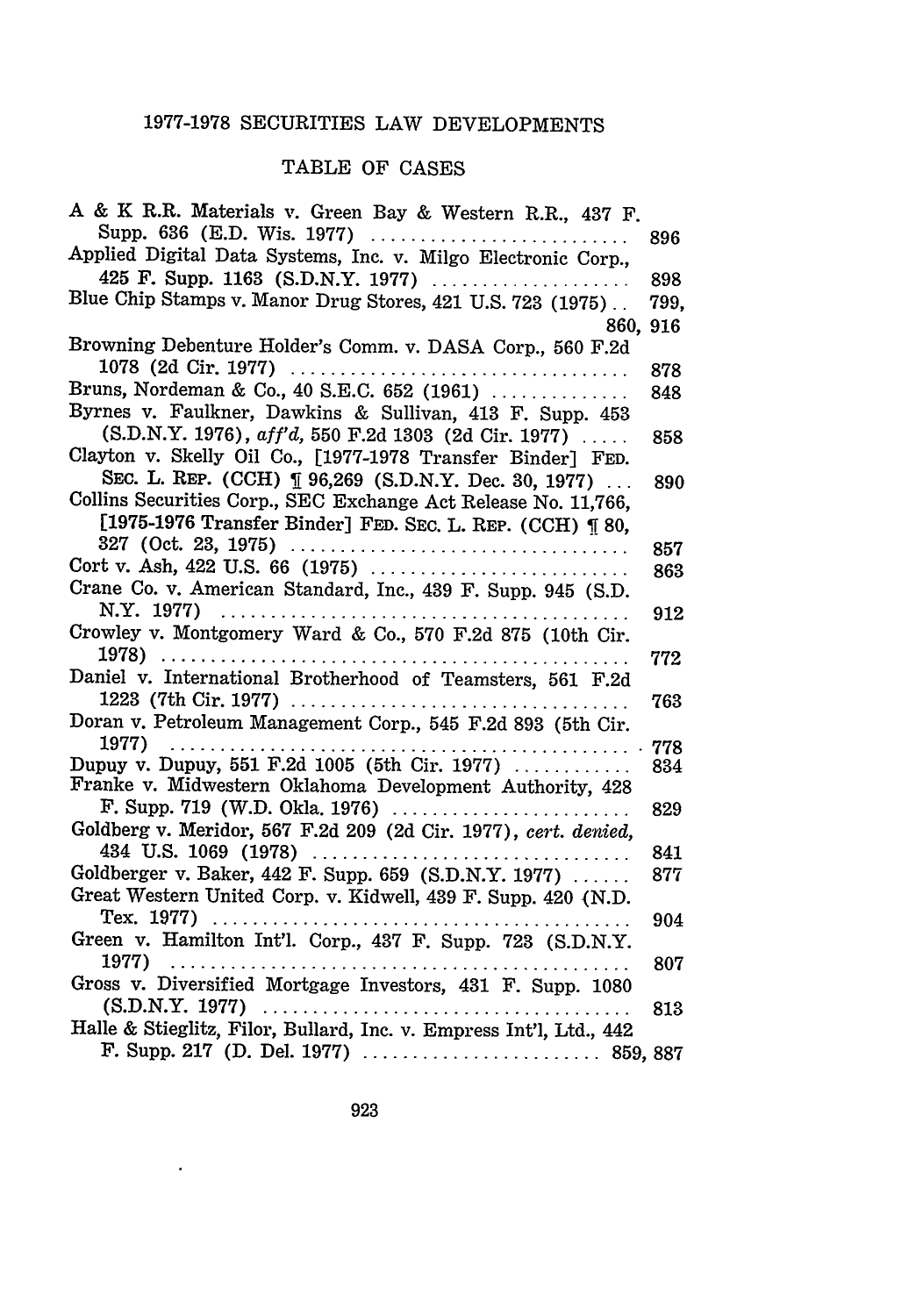| Halperin v. Edwards & Hanly, 430 F. Supp. 121 (E.D.N.Y.                                                                                                                                                                                                                                                                                                                                                                                                                                          |     |
|--------------------------------------------------------------------------------------------------------------------------------------------------------------------------------------------------------------------------------------------------------------------------------------------------------------------------------------------------------------------------------------------------------------------------------------------------------------------------------------------------|-----|
| 1977)<br>Horst v. W. T. Cabe & Co., [1977-1978 Transfer Binder] FED.                                                                                                                                                                                                                                                                                                                                                                                                                             | 817 |
|                                                                                                                                                                                                                                                                                                                                                                                                                                                                                                  |     |
| SEC. L. REP. (CCH) [ 96,213 (S.D.N.Y. Oct. 31, 1977) . 803, 818                                                                                                                                                                                                                                                                                                                                                                                                                                  |     |
| Houlihan v. Anderson-Stokes, Inc., 434 F. Supp. 1330 (D.D.C.                                                                                                                                                                                                                                                                                                                                                                                                                                     |     |
| 1977).<br>. <i>.</i> .                                                                                                                                                                                                                                                                                                                                                                                                                                                                           | 811 |
| Ketchum v. Green, 557 F.2d 1022 (3d Cir. 1977)                                                                                                                                                                                                                                                                                                                                                                                                                                                   | 819 |
| Lanchart Industries, Inc., [1977-1978 Transfer Binder] FED.                                                                                                                                                                                                                                                                                                                                                                                                                                      |     |
| SEC. L. REP. (CCH) [ 81,173 (SEC Staff Reply, March 2,                                                                                                                                                                                                                                                                                                                                                                                                                                           |     |
| 1977)                                                                                                                                                                                                                                                                                                                                                                                                                                                                                            | 793 |
| Limmer v. General Telephone & Electronics Corp., [1977-1978                                                                                                                                                                                                                                                                                                                                                                                                                                      |     |
| Transfer Binder] FED. SEC. L. REP. (CCH) [ 96,111 (S.D.                                                                                                                                                                                                                                                                                                                                                                                                                                          |     |
|                                                                                                                                                                                                                                                                                                                                                                                                                                                                                                  | 885 |
| McGovern Plaza Joint Venture v. First of Denver Mortgage In-                                                                                                                                                                                                                                                                                                                                                                                                                                     |     |
| vestors, 562 F.2d 645 (10th Cir. 1977)                                                                                                                                                                                                                                                                                                                                                                                                                                                           | 774 |
| Mesa Petroleum Co. v. Aztec Oil and Gas Co., 406 F. Supp. 910                                                                                                                                                                                                                                                                                                                                                                                                                                    |     |
| (N.D. Tex. 1976)                                                                                                                                                                                                                                                                                                                                                                                                                                                                                 | 897 |
| Mills v. Electric Auto-Lite Co., 396 U.S. 375 (1970)                                                                                                                                                                                                                                                                                                                                                                                                                                             | 883 |
| Neiderhoffer, Cross & Zeckhauser, Inc. v. Telstat Systems, Inc.                                                                                                                                                                                                                                                                                                                                                                                                                                  |     |
| 436 F. Supp. 180 (S.D.N.Y. 1977)                                                                                                                                                                                                                                                                                                                                                                                                                                                                 | 808 |
| O'Brien v. Continental Illinois Nat'l Bank & Trust Co., 431 F.                                                                                                                                                                                                                                                                                                                                                                                                                                   |     |
| Supp. 292 (N.D. Ill. 1977)<br>.                                                                                                                                                                                                                                                                                                                                                                                                                                                                  | 814 |
| Perelman v. Pennsylvania Real Estate Investment Trust, 432                                                                                                                                                                                                                                                                                                                                                                                                                                       |     |
|                                                                                                                                                                                                                                                                                                                                                                                                                                                                                                  | 873 |
| Pike v. Bruce Church, Inc., 397 U.S. 137 (1970)                                                                                                                                                                                                                                                                                                                                                                                                                                                  | 908 |
| Piper v. Chris-Craft Industries, Inc., $430$ U.S. 1 $(1977)$ $859$ ,                                                                                                                                                                                                                                                                                                                                                                                                                             | 911 |
| Richland v. Cheatham, 272 F. Supp. 148 (S.D.N.Y. 1967)                                                                                                                                                                                                                                                                                                                                                                                                                                           | 853 |
| Robinson v. United Mine Workers, 435 F. Supp. 245 (D.D.C.                                                                                                                                                                                                                                                                                                                                                                                                                                        |     |
| 1977).<br>$\begin{array}{cccccccccccccc} \multicolumn{2}{c}{} & \multicolumn{2}{c}{} & \multicolumn{2}{c}{} & \multicolumn{2}{c}{} & \multicolumn{2}{c}{} & \multicolumn{2}{c}{} & \multicolumn{2}{c}{} & \multicolumn{2}{c}{} & \multicolumn{2}{c}{} & \multicolumn{2}{c}{} & \multicolumn{2}{c}{} & \multicolumn{2}{c}{} & \multicolumn{2}{c}{} & \multicolumn{2}{c}{} & \multicolumn{2}{c}{} & \multicolumn{2}{c}{} & \multicolumn{2}{c}{} & \multicolumn{2}{c}{} & \multicolumn{2}{c}{} & \$ | 763 |
| Rondeau v. Mosinee Paper Corp., 422 U.S. 49 (1975)                                                                                                                                                                                                                                                                                                                                                                                                                                               | 898 |
| Sanders v. John Nuveen & Co., 554 F.2d 790 (7th Cir. 1977)                                                                                                                                                                                                                                                                                                                                                                                                                                       | 830 |
| Santa Fe Industries, Inc. v. Green, 430 U.S. 462 (1977)  838,                                                                                                                                                                                                                                                                                                                                                                                                                                    | 876 |
| Schultz v. Dain Corp., 568 F.2d 612 (8th Cir. 1978)                                                                                                                                                                                                                                                                                                                                                                                                                                              | 772 |
| SEC v. American Realty Trust, 429 F. Supp. 1148 (E.D. Va.                                                                                                                                                                                                                                                                                                                                                                                                                                        |     |
|                                                                                                                                                                                                                                                                                                                                                                                                                                                                                                  | 823 |
| SEC v. E. L. Aaron & Co., [1977-1978 Transfer Binder] FED.                                                                                                                                                                                                                                                                                                                                                                                                                                       |     |
| SEC. L. REP. (CCH) [ 96,043 (S.D.N.Y. May 5, 1977)                                                                                                                                                                                                                                                                                                                                                                                                                                               | 791 |
| SEC v. Parklane Hosiery Co., 558 F.2d 1083 (2d Cir. 1977)                                                                                                                                                                                                                                                                                                                                                                                                                                        | 880 |
|                                                                                                                                                                                                                                                                                                                                                                                                                                                                                                  |     |
| SEC v. Shiell, [1977-1978 Transfer Binder] FED. SEC. L. REP.                                                                                                                                                                                                                                                                                                                                                                                                                                     |     |
|                                                                                                                                                                                                                                                                                                                                                                                                                                                                                                  | 826 |
| SEC v. Southwest Coal & Energy Co., 439 F. Supp. 820 (W.D.                                                                                                                                                                                                                                                                                                                                                                                                                                       |     |
| La. 1977)<br>.                                                                                                                                                                                                                                                                                                                                                                                                                                                                                   | 824 |
| SEC v. W. J. Howey Co., 328 U.S. 294 (1946)                                                                                                                                                                                                                                                                                                                                                                                                                                                      | 759 |